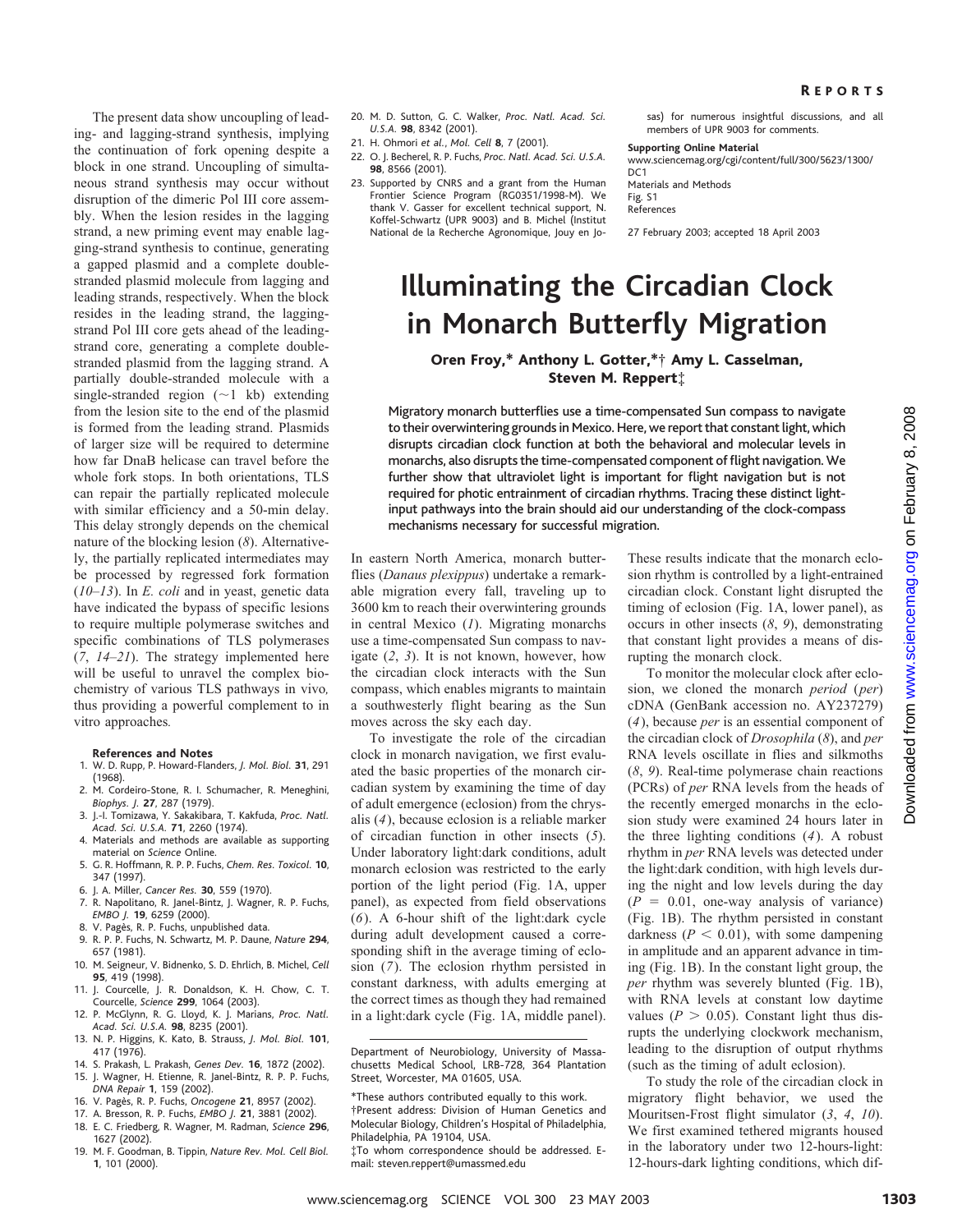fered in phase from each other by 6 hours. When entrained to a light:dark condition that was close to the fall outdoor lighting cycle [lights on from 0700 to 1900 hours, eastern standard time(EST)], migrants exposed to the outdoor Sun oriented significantly to the southwest, toward Mexico, with a mean vector ( $\alpha$ ) of 233° ( $n = 14$ ,  $r = 0.82$ ,  $P < 0.001$ ) (Fig. 2, upper panel). Migrants entrained to the advanced light:dark cycle (lights on from 0100 to 1300 hours) also oriented significantly, but to the southeast, with  $\alpha$  of 118° (*n* = 18,  $r = 0.53$ ,  $P < 0.01$ ) (Fig. 2, middle panel). The direction and magnitude of the orientation difference between the two groups (a counterclockwise shift of 115°;  $P < 0.001$ ) are those expected for a timecompensated Sun compass that has been advanced by 6 hours (*3*, *11*).

Constant light was used to examine the effects of circadian clock disruption on timecompensated flight orientation. Migrants previously housed under the two light:dark cycles were placed in constant light and evaluated 5 days later. The flight behavior of individuals was still directional in the constant light-exposed migrants. But the orientation direction did not differ between the two light:dark groups of origin ( $n = 7$  in each group;  $P > 0.05$ ), indicating loss of circadian control. Instead, the combined analysis of the two groups showed highly synchronized flight orientation, with the migrants flying toward the Sun ( $\alpha = 161^{\circ}$ ,  $n =$ 14,  $r = 0.73$ ,  $P < 0.001$ ; Fig. 2, lower panel) (*12*). These results show that the circadian clock is necessary for time-compensated navigation. The residual orientation in the butterflies exposed to constant light may be a positive phototactic response to the Sun itself.

We next investigated whether monarch navigational and circadian behaviors have differential light requirements. We first examined whether migrant monarchs use ultraviolet (UV) light for navigation, given that UV light is used for the navigational activities of other insects (*13*). This was evaluated in migrants that were placed in the flight simulator outdoors under sunny skies. Once video monitoring indicated that a migrant had initiated continuous flight for at least 1 min, the simulator was covered with a UV-interference filter (which blocked light at wavelengths 394 nm) (*14*). All of the 13 butterflies that had initiated flight stopped flying completely or flew only intermittently when the filter was applied. Once the filter was removed, 85% (11 out of 13) of the individuals quickly reinitiated continuous directional flight over the next 5-min period of study. Nine of the butterflies that reinitiated directional flight were migrants that had been housed in outdoor lighting conditions and had a mean flight vector on recovery that was similar to that expected for migrants heading to Mexico ( $\alpha = 212^{\circ}, n = 9, r = 0.83, P <$ 



**Fig.1.** (**A**) Patterns of adult eclosion in 14 hours-light:10-hours-dark (LD) conditions, constant dark (DD) conditions, and constant light (LL) conditions, monitored at 1-hour intervals. Eclosion occurred on the third day under DD conditions and on the third and fourth days under LL conditions. Open bars, light; black bars, dark; gray bars, subjective day (for DD) or night (for LL). (**B**) Patterns of *per* RNA levels from the adult monarchs who emerged in (A) and were studied 24 hours later in their respective lighting conditions (blue, LD; green, DD; magenta, LL). Relative levels were normalized to the corresponding *rp49* levels. Each value is the mean  $\pm$ SEM from four heads. Similar *per* RNA patterns were seen with a second set of animals housed under the three lighting conditions.

0.001) (Fig. 3A) (*15*).The two remaining animals that flew directionally after removal of the UV block were from the constant-lightexposed group. Each of those butterflies flew directionally only when the UV-interference filter was removed, suggesting that they were indeed orienting toward the Sun (Fig. 3B).

To further examine the importance of UV light for monarch flight behavior, four migrants housed under diurnal lighting were examined indoors where a mercury arc lamp functioned as the light source (*4*). The purpose of this



**Fig.2.** Flight orientation of migrants housed under different lighting conditions. The large circle represents the 360° of possible directions (0°  $=$ north); small solid circles on the perimeter represent the flight orientation of individual butterflies. The upper circle shows migrant butterflies housed in a light:dark cycle with lights on from 0700 to 1900 hours. The middle circle shows migrants housed in a light:dark cycle with lights on from 0100 to 1300 hours. The lower circle shows migrants from 0700 to 1900 (blue) or 0100 to 1300 (red) lighting cycles that were subjected to 5 days of constant light before being studied outdoors in a flight simulator. The arrow indicates the mean vector, and the length of the arrow represents the strength (*r* value) (*4*). Video monitoring showed that all included butterflies were flying continuously during the study period (between 10 and 20 min, mean flight time 14.4 min). Moreover, the construction of virtual flight paths from the computer records [as in (3)] showed that butterfly flight was directional (fig. S2).

experiment was to confirm the importance of UV light for monarch flight in an experimental situation in which we could use a UV-pass filter (which blocked light at wavelengths from 428 to 500 nm), in addition to the UV-interference filter. Each animal that we tested continued to fly toward the artificial light filtered through a UV-pass filter, but each also stopped flying when the UV-interference filter was used (Fig. 3C and fig. S1). The combined results of the outdoor and indoor experiments show that a UV photoreceptor is required for sustained flight (*16*).

In contrast to the importance of UV light for navigation, UV light was not required for photic entrainment of the monarch circadian clock.